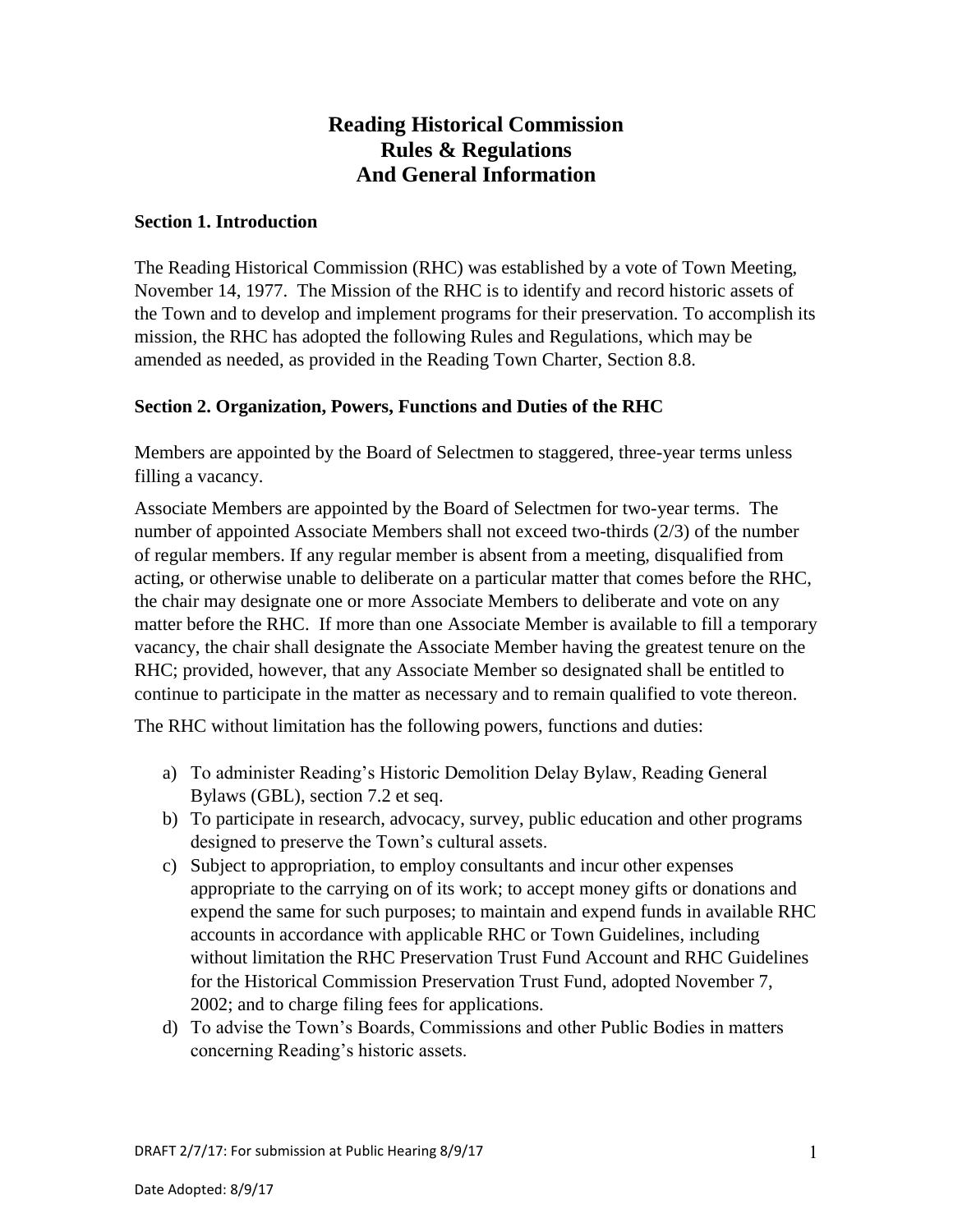- e) To participate in environmental or other review and compliance projects that affect properties listed on the National and State Registers of Historic Places and receive federal or State funding in accordance with Section 106 of the National Historic Preservation Act, 36 CFR, Part 800, M.G.L. c. 9, sections 26-27C, as amended by Chapter 254 of the Acts of 1988, and 950 CMR 70.00 – 73.00.
- f) To administer on behalf of the Town any properties or easements, restrictions or other interests in real property which the Town may have or may accept as gifts or otherwise, and which the Town may designate the RHC as the administrator thereof.

## **Section 3. Historic Demolition Delay Bylaw, GBL, section 7.2 et seq.**

The following rules guide the RHC in applying the Historic Demolition Delay Bylaw (Bylaw); the full provisions of the Bylaw govern in all cases. The following rules are only applicable to those structures included on Reading's List of Historic Structures identified in the Bylaw:

a) Structures Included

GBL, section 7.2.3 requires the RHC to provide to the Building Inspector the List of Historic Structures for administering the Bylaw, which List is to be updated by RHC from time to time; and further requires that List to contain all structures included on the Town's Historical and Architectural Inventory, past, present and future. In furtherance of this directive, RHC considers every outbuilding and secondary structure specifically identified or referenced anywhere on an Inventory Form B filed as a part of the Town's Historical and Architectural Inventory, to be within the purview of the Bylaw's requirement for inclusion and protection.

- b) Procedures For Demolition Delay Public Hearings The RHC will use the set of procedures for Demolition Delay Public Hearings it adopted on January 28, 2014.
- c) Scope Of RHC's Consideration RHC's consideration under the Historic Demolition Delay Bylaw applies to all exterior and interior features of a structure.
- d) Duration Of Demolition Delay Hearing Decision And Early Release

The results of a Demolition Delay Hearing are in effect for the duration of the delay period. If the RHC issues an early release of the delay period, that delay period is considered terminated as of the date of the Commission's decision letter or where applicable, upon completion of any conditions for release as required and contained in the decision letter.

e) Early Release, Conditions And Agreement To Mitigate Effects Of Demolition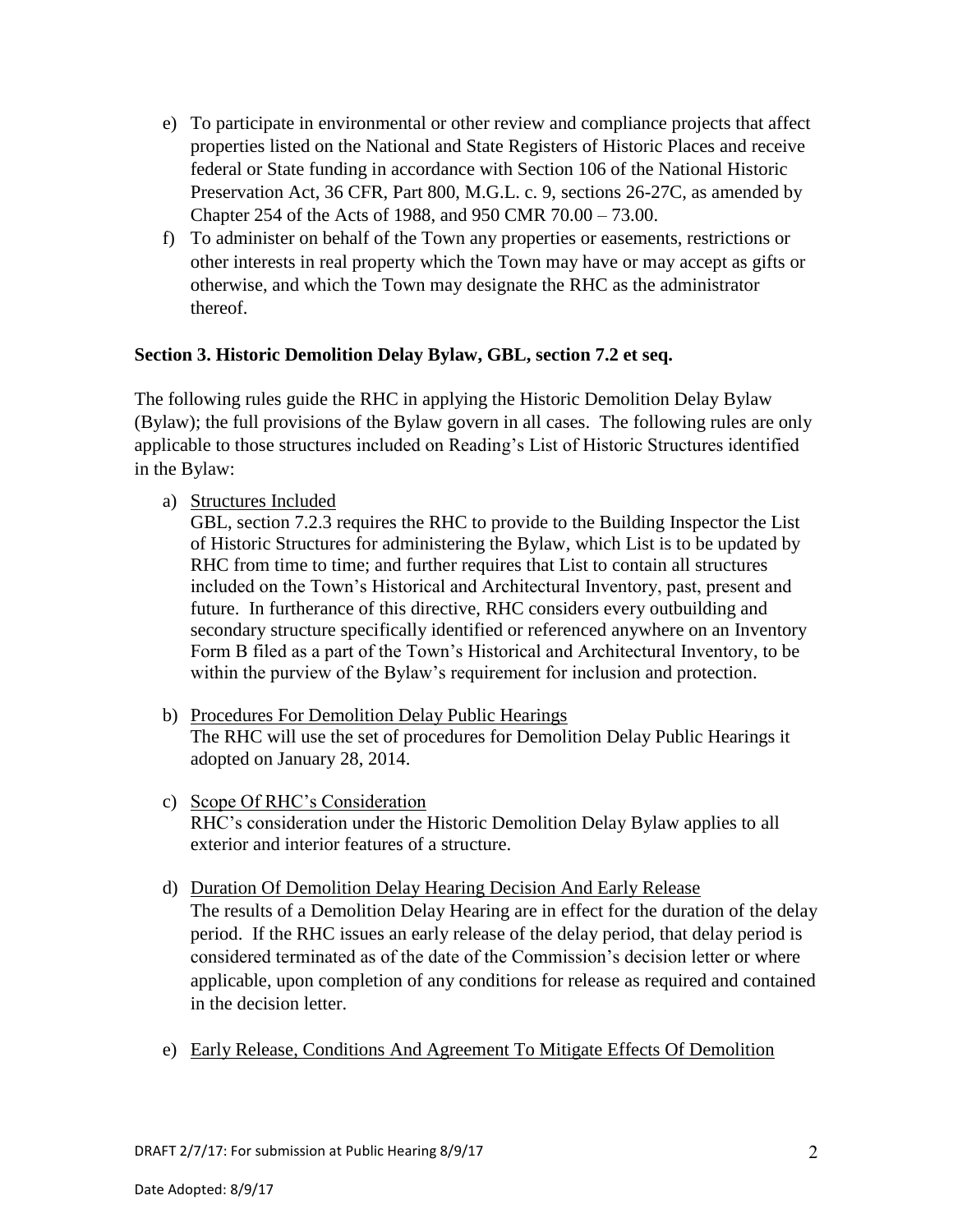RHC may consider an early release from an approved demolition delay period, per GBL, section 7.2.6.3. In doing so, an applicant may agree to accept a demolition permit on specified conditions acceptable to the RHC. Such conditions may include an applicant's submission of its plans for the use and improvement of the property after demolition to the RHC for its review and approval, or in the alternative, agreement to mitigate the effects of demolition in some other way. Such mitigation measures may include without limitation, photographing or documenting the building and its significant features; or preserving on site or elsewhere, some of these architectural features; or benefitting monetarily or otherwise some other Town historic resource or historic objective within the purview of the RHC. If the RHC, which may recommend changes, finds the conditions acceptable, and the RHC and the applicant are able to agree in writing upon whatever stipulations may be necessary to ensure that the conditions will be carried out as planned, the RHC shall advise the Building Inspector in writing of that agreement. At any time after receiving such written notice and authorization, the Building Inspector may issue a Demolition Permit, subject to such stipulations and pre-conditions, if any, as the RHC and the applicant may have agreed upon as mitigation for demolition.

- f) Demolition Permit Expiration Before Building Is Demolished If a Demolition Permit is issued by the Building Inspector, and if the Permit subsequently expires (see definitions below) but the building is not demolished before the expiration, the property owner first must repeat the Demolition Delay process before proceeding further.
- g) Effect Of Non-Issuance Of Demolition Permit Following Hearing If a Demolition Permit is not issued by the Building Inspector within two years after the close of a Demolition Delay Hearing, the property owner first must repeat the Demolition Delay process before proceeding further.

#### **Section 4. General Information**

The following relevant information, unrelated to the Historic Demolition Delay process, is provided here only as general reference information.

The following definitions are applicable, in general, to structures in the Town of Reading:

- a) Demolition Permit A type of Building Permit issued for an initial period of six months.
- b) Demolition Permit Expiration

A Demolition Permit will expire if demolition is not started within the first six months. If demolition is started but not completed in the first six months, the Building Inspector may grant the property owner an additional six months to complete the demolition. After one year from issuance of the Permit, the